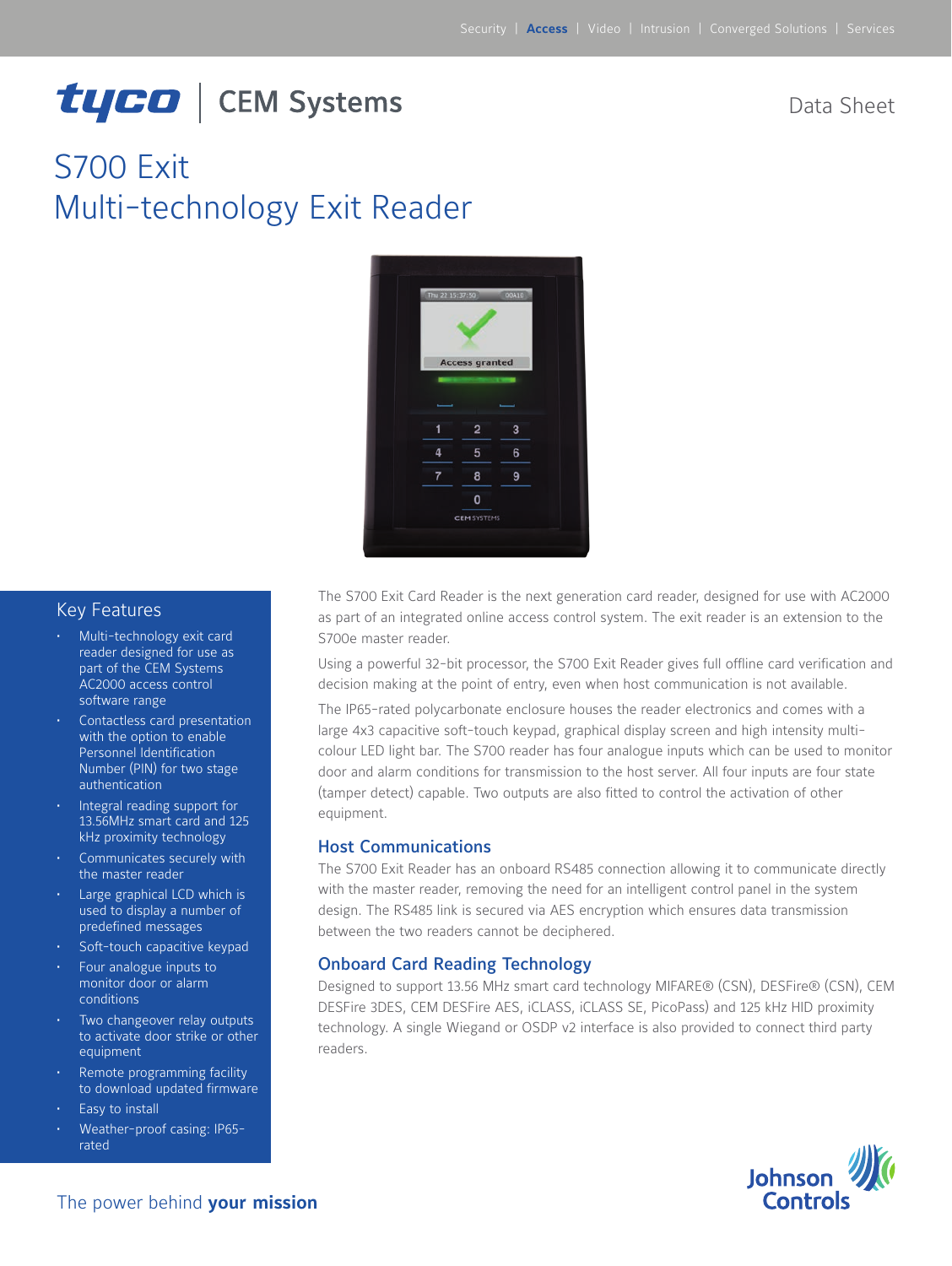

#### Reader Messages

The S700 Exit Reader has a large 2.4 inch graphical LCD which is used to display a number of predefined messages to cardholders depending on their privileges e.g. Wrong Zone, Lost/ Stolen Card, Card About to Expire, Access Granted and many more.

#### Easy to Install

The S700 Exit reader is designed to be extremely easy to install. The installer simply confirms the master reader settings on the server, provides power, connects to the master reader and the reader self-configures by means of downloading data from the host.

#### Proximity to Smart Card Migration

The S700 Exit Reader multi-tech version supports the simultaneous reading of traditional Proximity, MIFARE, MIFARE DESFire or iCLASS SE smart cards. This enables existing sites using proximity cards a seamless path to migrate to a more secure smart card solution with zero system downtime and with no effect on security. Once migrated smart cards can then be used for other applications such as cashless vending, biometric storage, logical access and much more. The S700 Exit Reader is the perfect migration tool, allowing a seamless, cost-effective transition to smart cards over time.

#### Graphical Feedback

The S700 Exit Reader has been designed to be as user friendly as possible and guide the user though intuitive graphical messages displayed via the reader LCD. The S700 screen provides graphical feedback and predefined messages and icons to cardholders depending on access privileges. Cardholders can quickly and efficiently identify why they may have not gained access, or if their card is expiring.

#### Configurable Door Modes

The S700 Exit Reader is a highly flexible and intelligent device. All configuration settings can be remotely set via the AC2000 software platform. Operational parameters such as door operating mode, lock open times, door held open times, are automatically downloaded to the reader over the IP network. Standard Operating Modes include, but are not limited to Door Access, Passenger (extended opening time), Equipment and Turnstile, Turnstile (pulse) mode enabling the S700 to become a versatile device meeting many different operational requirements.

#### High Security Environments

S700 readers can be used in conjunction with a CEM Systems Door Interface Unit (DIU) to provide the highest level of security at a door, moving power supply for the lock and input monitoring away from the reader to a secure location. The S700 can also be used in conjunction with the DIU230 (POE+) interface board, removing the requirement to have a fixed mains power source available at the door.

#### Examples of Graphical Messages



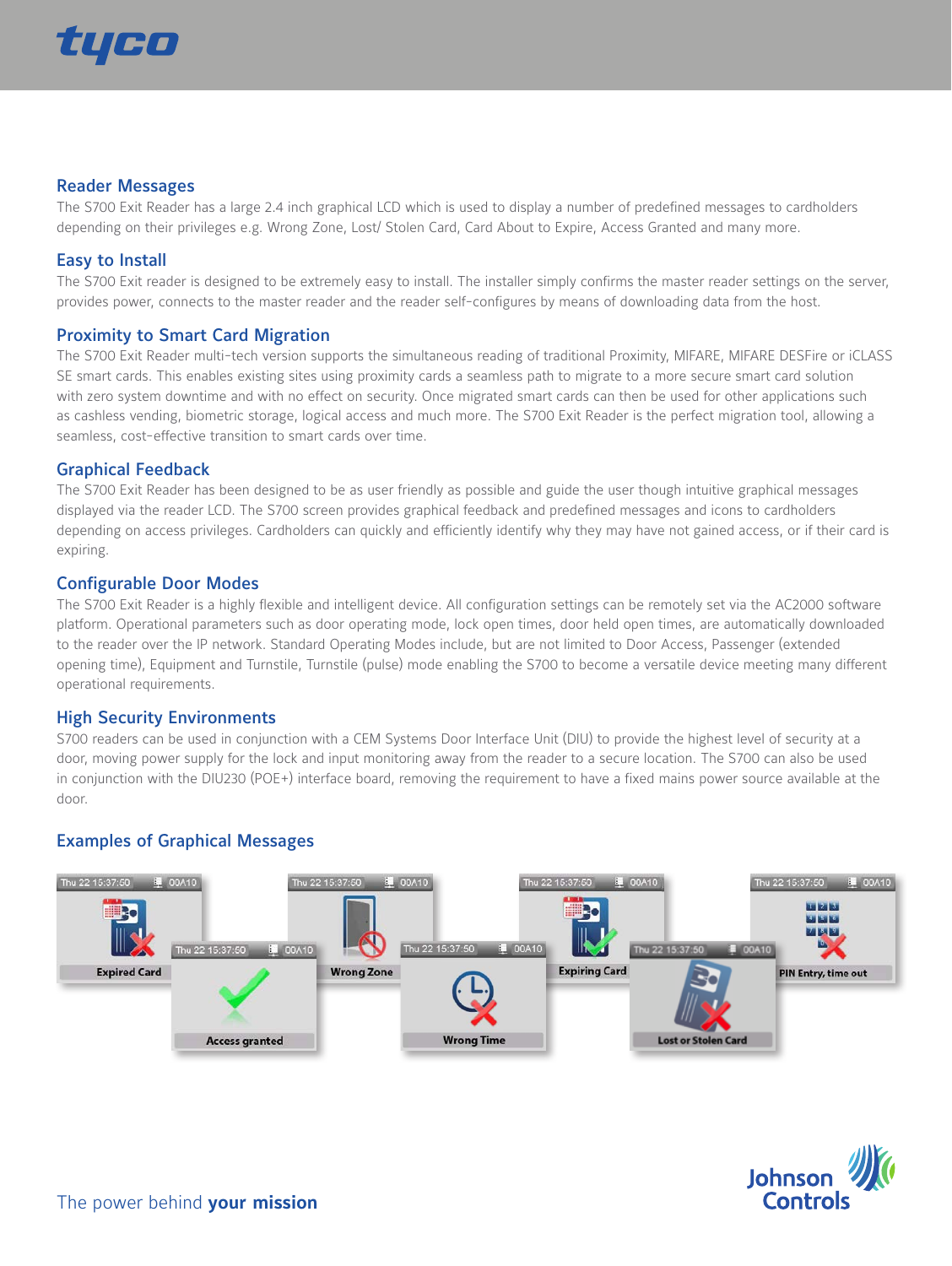

#### Encryption and Security Features

At the card reading level, the S700 can be configured to use highly secure encryption key authentication, such as 3DES or AES. This encryption takes place between the smart cards and S700 reader, providing secure transmission of data and enabling only cards with the correct keysets to be read. This also eliminates the possibility to copy or replay card details.

#### S700 Exit Reader with emerald

The S700 Exit Reader can work in conjunction with an emerald Intelligent Access Terminal providing a similar look, feel and user experience across bi-directional doors. An onboard RS-485 connection allows the S700 Exit Reader it to communicate directly with the master emerald reader, removing the need for an intelligent control panel in the system design. The RS-485 link is secured via AES encryption which ensures data transmission between the two readers cannot be deciphered.

# **Specifications**

| Physical                       |                                                                                     |
|--------------------------------|-------------------------------------------------------------------------------------|
| Size                           | 144 x 100 x 49 mm (At widest point)                                                 |
| Weight                         | 300 g                                                                               |
| Housing                        | Flame retardant polycarbonate, with UV stabilisation, RoHS compliant                |
| Colour                         | <b>Black</b>                                                                        |
| <b>Power Requirements</b>      |                                                                                     |
| Voltage                        | 9-28 VDC                                                                            |
| <b>Current Consumption</b>     | 2.4W Typical - 4.8W Peak                                                            |
| Environmental                  |                                                                                     |
| IP Rating                      | IP65                                                                                |
| Temperature                    | $-20^{\circ}$ to $+60^{\circ}$ C ( $-4^{\circ}$ to $140^{\circ}$ F)                 |
| LED Indicator                  | Lightbar: High intensity multi-coloured                                             |
| <b>LCD</b> Indicators          | 2.4 inch diagonal, 240 x RGB x 320 TFT full view, Brightness: 400 cd/m2 dimmable,   |
|                                | Contrast ratio 400:1                                                                |
| Keypad                         | 12 key, standard layout, (10 numeric keys, 2 function keys), capacitive, soft-touch |
| Functionality                  |                                                                                     |
| Inputs                         | Four analog inputs $-$ voltage supplied, 4 state (tamper detect)                    |
| Outputs                        | Two relays fitted $-$ Changeover volt free contacts                                 |
| Rating                         | 24 VDC @ 2 Amps max                                                                 |
| <b>Communication Interface</b> |                                                                                     |
| To Master Reader               | RS-485                                                                              |
| Interfaces                     | Single Wiegand interface with a maximum cable length of 50M                         |
| Connection                     | Screw terminal: Relay & Power, Wiegand, Serial                                      |
| <b>Regulatory</b>              |                                                                                     |
| <b>Agency Certifications</b>   | FCC Part 15, CE                                                                     |

## Requirements

- • AC2000 v7.1 and higher
- • AC2000 Airport v7.1 and higher
- • AC2000 Lite v7.1 and higher
- • RTC Ethernet Reader Controller